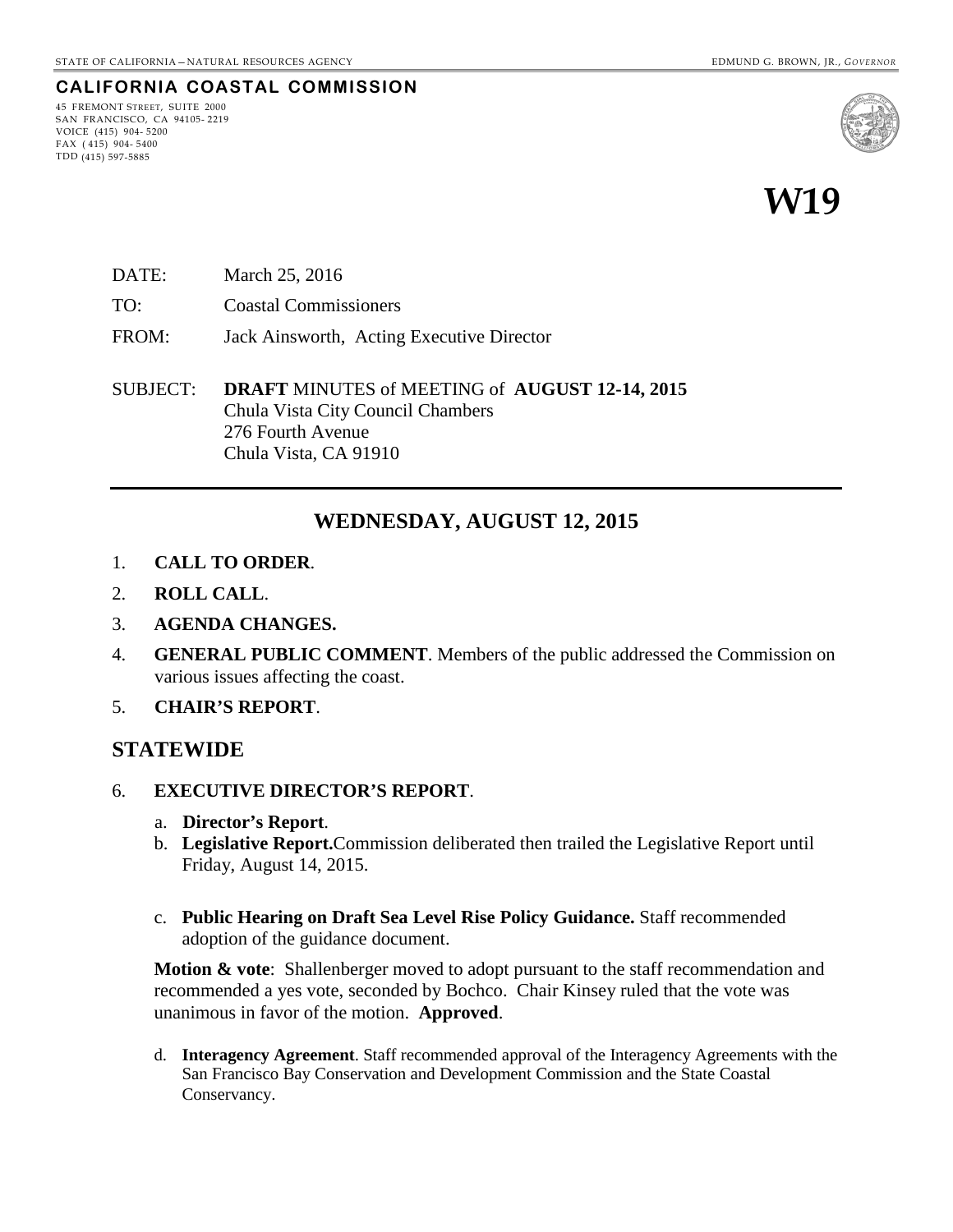**Motion & vote:** Groom moved to authorize agreement with the San Francisco Bay Conservation and Development Commission pursuant to the staff recommendation and recommended a yes vote, seconded by Shallenberger. Chair Kinsey ruled that the vote was unanimous in favor of the motion. **Approved**.

**Motion & vote:** Groom moved to authorize agreement with the State Coastal Conservancy pursuant to the staff recommendation and recommended a yes vote, seconded by Shallenberger. Chair Kinsey ruled that the vote was unanimous in favor of the motion. **Approved**.

# **SOUTH CENTRAL COAST DISTRICT**

7. **CONSENT CALENDAR**. Staff recommended approval of the consent calendar with conditions.

**Motion & vote**: Shallenberger moved to approve the consent calendar pursuant to the staff recommendation and recommended a yes vote, seconded by Uranga. Chair Kinsey ruled that the vote was unanimous in favor of the motion. **Approved with conditions**.

- a. **UCSB NOID No. UCS-NOID-0002-15 (UCen Road Realignment)**.
- b. **UCSB NOID No. UCS-NOID-0003-15 (Student Affairs and Administrative Services Building Bicycle Traffic Circle)**.

# **SOUTH COAST DISTRICT (LOS ANGELES COUNTY)**

- 8. **ADMINISTRATIVE CALENDAR**. Staff recommended that the Commission concur with the Executive Director's determination. There being no objection Chair Kinsey ruled that the Commission concurred.
	- a. **Application No. 5-15-0634 (Vernica Holdings, LLC,** Venice Beach)
	- b. **Application No. 5-15-0764 (Ballentine,** Venice, Los Angeles)
- 9. **CONSENT CALENDAR**. Staff recommended approval of the consent calendar with conditions.

**Motion & vote**: Groom moved to approve pursuant to the staff recommendation and recommended a yes vote, seconded by Shallenberger. Chair Kinsey ruled that the vote was unanimous in favor of the motion. **Approved with conditions**.

- a. **Application No. 5-15-0753 (Bailly,** Venice, Los Angeles)
- b. **Application No. 5-15-0828 (Cwiertnia,** Los Angeles)

# **SOUTH CENTRAL COAST DISTRICT**

10. **DEPUTY DIRECTOR'S REPORT**. Report by Deputy Director on permit waivers, emergency permits, immaterial amendments & extensions, LCP matters not requiring public hearings, and on comments from the public. There being no objection, Chair Kinsey ruled that the Commission concurred.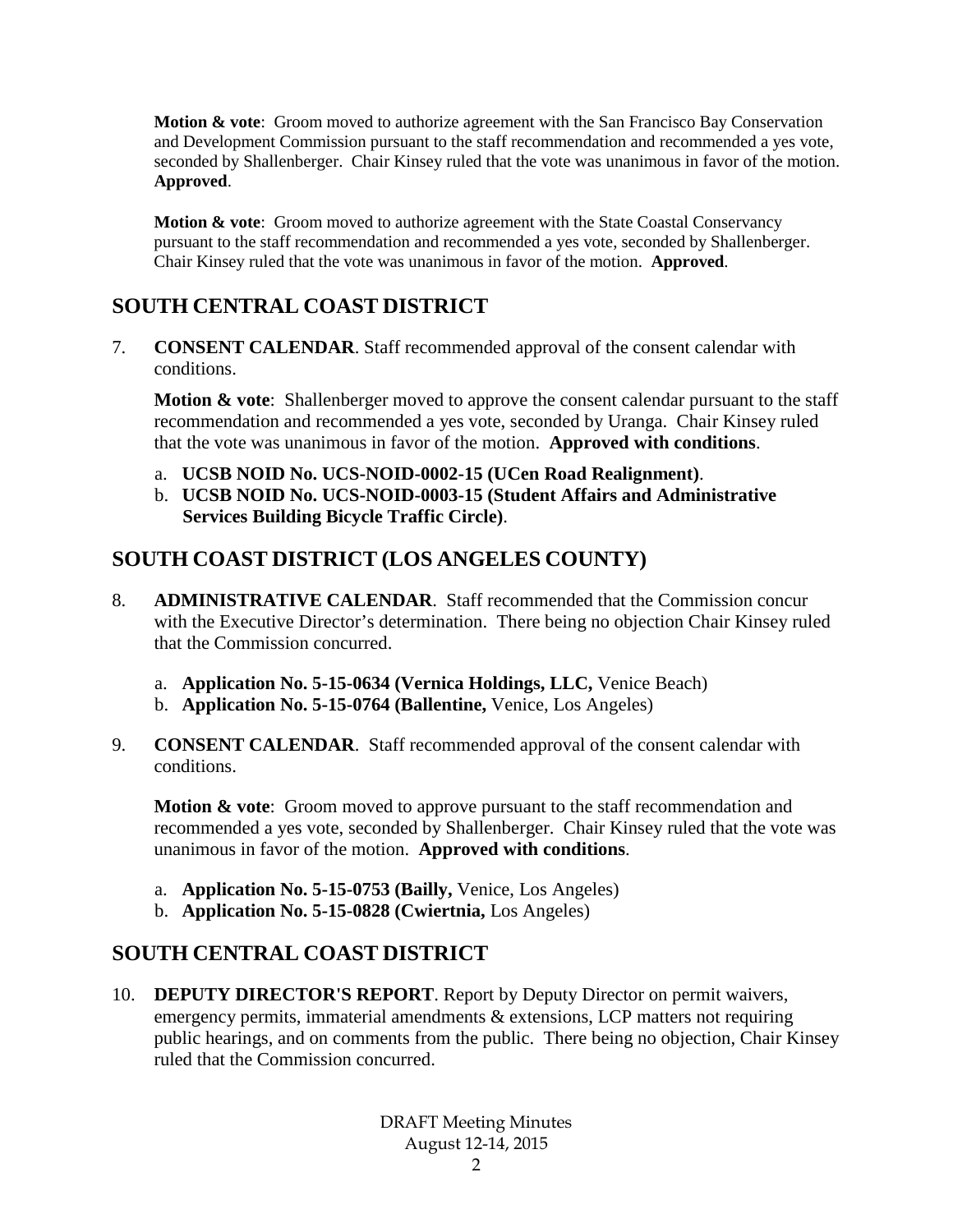11. **CONSENT CALENDAR (removed from Regular Calendar)**. None.

### 12. **LOCAL COASTAL PROGRAM.**

a. **City of Malibu LCP Amendment No. LCP-4-MAL-15-0001-1. Certification Review.** Staff recommended concurrence with the Executive Director's determination that action by the City of Malibu, accepting certification of Amendment No. LCP-4- MAL-15-0001-1 with modifications, is legally adequate. There being no objection, Chair Kinsey ruled that the Commission concurred.

### **Report on Closed Session:**

The Commission received litigation information and advice on the following matters:

*Ag Land Trust v. CCC (California-American Water Co., RPI), CCC v. U.S. Dept. of the Navy et al., Marina Coast Water District v. CCC (California-American Water Co., RPI),*  San Diego Navy Broadway Complex Coalition v. CCC (San Diego Unified Port District et *al., RPI), In re Petition - Alleged Underground Regulation* and one matter of potential litigation.

b. **City of Malibu LCP Amendment No. LCP-4-MAL-14-0408-1 (Malibu Coast Estate/Crummer Trust Property Planned Development).** Staff recommended denial as submitted and approval if modified as suggested.

**Motion & vote**: Mitchell moved to certify the Land Use Plan as submitted and recommended a no vote, seconded by Uranga. Chair Kinsey ruled that the vote was unanimous in favor of the motion. **Certification denied.**

**Motion & vote**: Mitchell moved to certify the Land Use Plan if modified as suggested and recommended a yes vote, seconded by Uranga. The roll call vote was 7 in favor (Bochco, Cox, McClure, Mitchell, Turnbull-Sanders, Uranga, Kinsey) and 4 opposed (Groom, Howell, Shallenberger, Vargas). **Approved with modifications**.

**Motion & vote**: Mitchell moved to reject the Implementation Plan as submitted and recommended a yes vote, seconded by Uranga. Chair Kinsey ruled that vote was unanimous in favor of the motion. **Certification denied**.

**Motion & vote**: Mitchell moved to certify the Implementation Plan if modified as suggested and recommended a yes vote, seconded by Uranga. Staff revised the recommendation to include a modification requiring that landscaping vegetation not exceed a height of 20 feet. The owner of the property subject to this LCP amendment agreed to increase the in-lieu fee for lower-cost overnight accommodations from \$400,000 per house to \$800,000 per house. The roll call vote was 8 in favor (Bochco, Cox, Howell, McClure, Mitchell, Turnbull-Sanders, Uranga, Kinsey) and 3 opposed (Groom, Shallenberger, Vargas). **Approved with modifications**.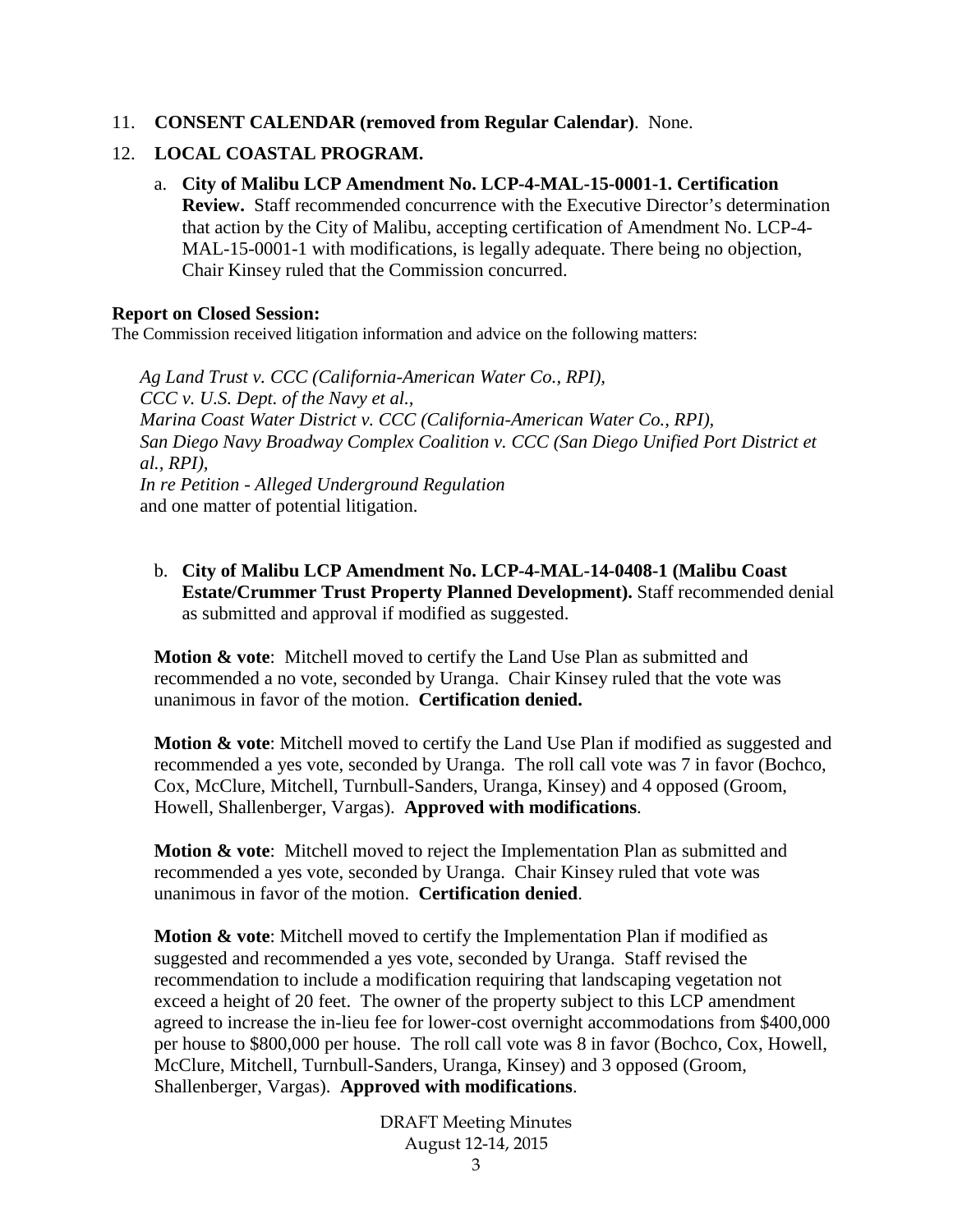### 13. **NOTICE OF IMPENDING DEVELOPMENT.**

- a. **Pepperdine University NOID No. PEP-NOID-0004-15 (Debris Basin and Stockpile Relocation Project)**. [**POSTPONED**]
- 14. **NEW APPEAL.** See AGENDA CATEGORIES description on page 17.
	- a. **Appeal No. A-4-MAL-15-0042 (Keane**, Malibu) Staff recommended the Commission determine that the appeal raised no substantial issue.

**Motion & vote**: Bochco moved to determine that Appeal No. A-4-MAL-15-0042 raised no substantial issue on the grounds on which the appeal was filed, seconded by McClure. The roll call vote was 8 in favor (Bochco, Cox, McClure, Mitchell, Shallenberger, Turnbull-Sanders, Uranga, Kinsey) and 3 opposed (Groom, Howell, Vargas). **No Substantial Issue found.**

### 15. **COASTAL PERMIT APPLICATIONS**.

a. **Application No. 4-15-0692 (Kellogg Avenue LLC,** Goleta) Staff recommended denial.

**Motion & vote:** Shallenberger moved to waive the permit fee and recommended a no vote, seconded by Groom. The roll call vote was unanimous in opposition to the motion (Bochco, Cox, Groom, Howell, McClure, Mitchell, Shallenberger, Turnbull-Sanders, Uranga, Vargas, Kinsey). **Denied**.

**Motion & vote**: Shallenberger moved to approve pursuant to the staff recommendation and recommended a no vote, seconded by Groom. The roll call vote was 9 in favor (Bochco, Cox, Howell, McClure, Mitchell, Turnbull-Sanders, Uranga, Vargas, Kinsey) and 2 opposed (Groom, Shallenberger). **Approved with conditions**.

[*Vargas departed for the day*]

### 16. **PERMIT AMENDMENTS**.

a. **Permit No. 5-84-791-A2 (Carbonview Limited, LLC,** Malibu) Staff recommended approval with conditions.

**Motion & vote:** Bochco moved to approve pursuant to the staff recommendation and recommended a yes vote, seconded by Cox. Chair Kinsey ruled that the vote was unanimous in favor of the motion. **Approved with conditions.**

# **SOUTH COAST DISTRICT (LOS ANGELES COUNTY)**

17. **DEPUTY DIRECTOR'S REPORT FOR LOS ANGELES COUNTY**. Report by Deputy Director on permit waivers, emergency permits, immaterial amendments &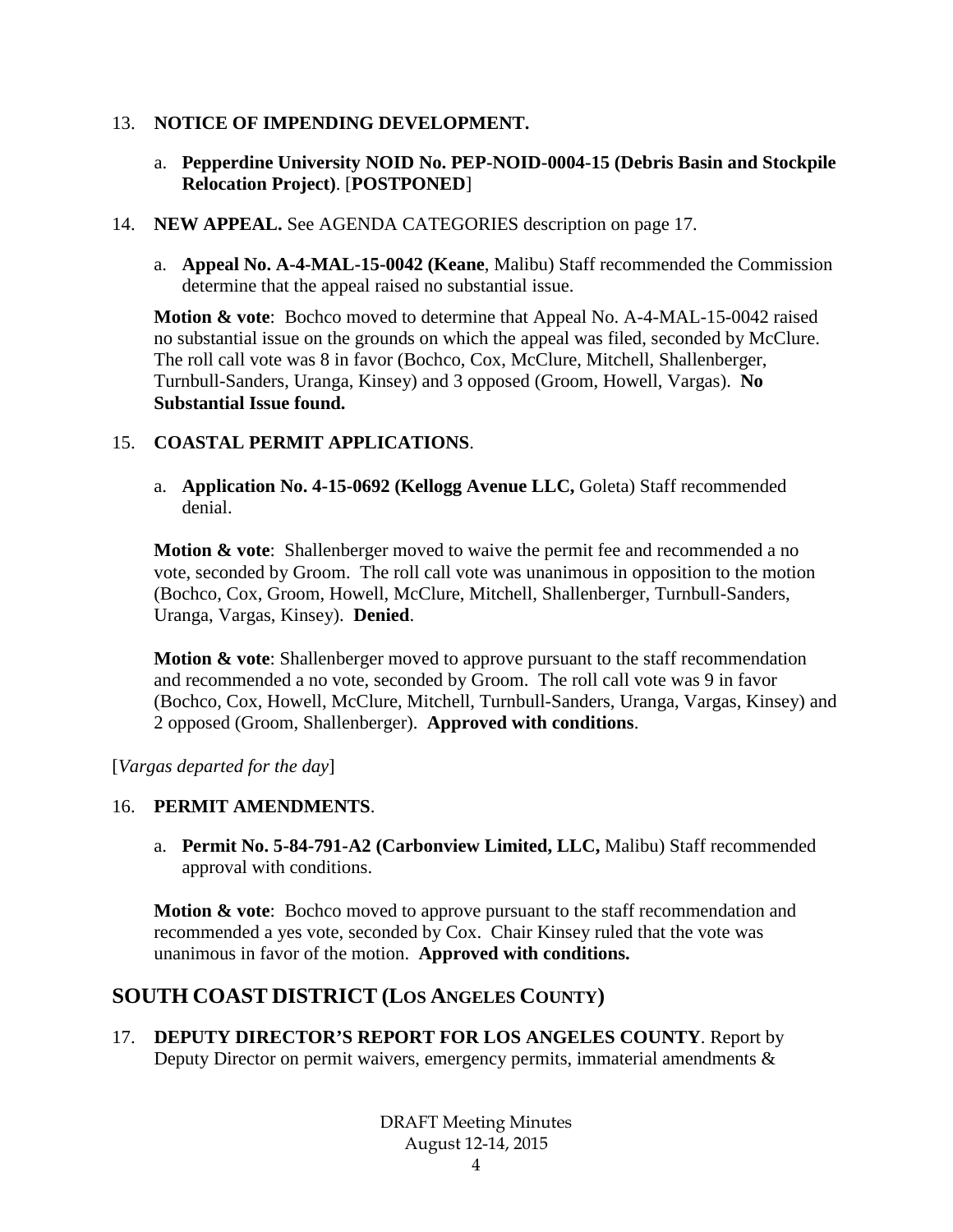extensions, LCP matters not requiring public hearings, and on comments from the public. There being no objection, Chair Kinsey ruled that the Commission concurred.

18. **CONSENT CALENDAR (removed from Regular Calendar)**. Staff moved 3 items [**21b, 21c, 22a**] to the expanded consent calendar and recommended approval with conditions.

**Motion & vote**: Bochco moved to approve the consent calendar pursuant to the staff recommendation and recommended a yes vote, seconded by Groom. Chair Kinsey ruled that the vote was unanimous in favor of the motion. **Approved with conditions**.

### 19. **LOCAL COASTAL PROGRAMS (LCPs).**

a. **City of Long Beach LCP Amendment No. LCP-5-LOB-15-0021-1 (1-15 Minor).** Staff recommended that the Commission concur with the Executive Director's determination that the amendment is minor. There being no objection, Chair Kinsey ruled that the Commission concurred.

### 20. **NEW APPEALS**.

a. **Appeal No. A-5-VEN-15-0038 (Dunes Development, LLC,** Los Angeles) [**POSTPONED**]

### 21. **COASTAL PERMIT APPLICATIONS**.

- a. **Application No. 5-14-1932 (Lambert,** Venice, Los Angeles) [**POSTPONED**]
- b. **Application No. 5-15-0012 (City of Avalon**) Moved by staff to the expanded consent calendar. **Approved with conditions**.
- c. **Application No. 5-15-0447 (Bay Shore Walk Marina LLC,** Long Beach) Moved by staff to the expanded consent calendar. **Approved with conditions**.
- d. **Application No. A-5-VEN-15-0026 (422 Grand Boulevard LLC,** Venice, Los Angeles) Staff recommended approval with conditions.

**Motion & vote:** Bochco moved to approve pursuant to the staff recommendation and recommended a yes vote, seconded by Shallenberger. The roll call vote was 2 in favor (Bochco, Shallenberger) and 8 opposed (Cox, Groom, Howell, McClure, Mitchell, Turnbull-Sanders, Uranga, Kinsey). **Denied**.

e. **Application No. A-5-VEN-15-0027 (416 Grand Boulevard LLC,** Venice, Los Angeles) Staff recommended approval with conditions.

**Motion & vote:** Bochco moved to approve pursuant to the staff recommendation and recommended a yes vote, seconded by Shallenberger. The roll call vote was 2 in favor (Bochco, Shallenberger) and 8 opposed (Cox, Groom, Howell, McClure, Mitchell, Turnbull-Sanders, Uranga, Kinsey). **Denied**.

### 22. **PERMIT AMENDMENTS**.

a. **Permit No. 5-98-156-A21 (City of Long Beach & DDR Urban, LP,** Long Beach) Moved by staff to the expanded consent calendar. **Approved with conditions.**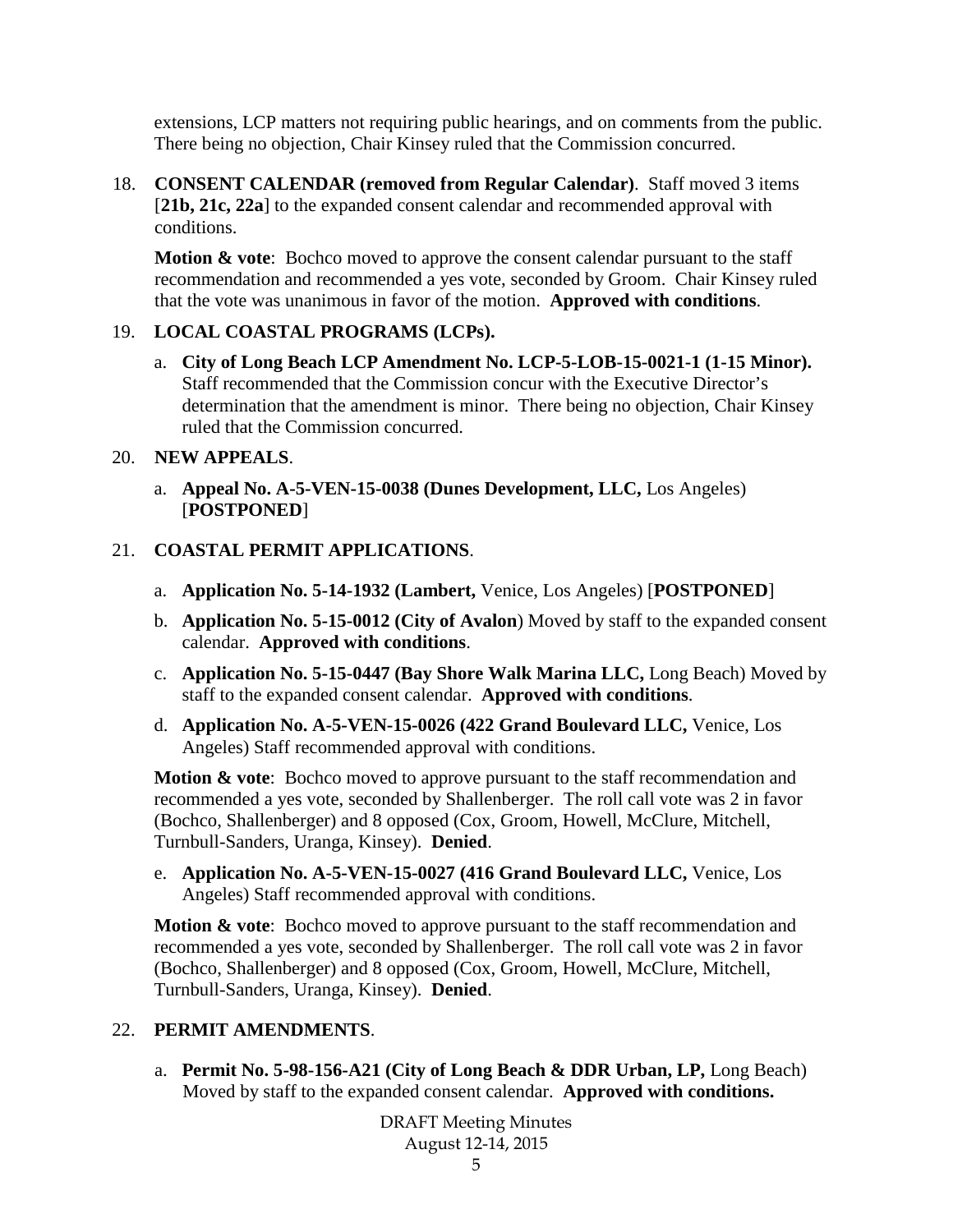b. **Permit No. 5-15-0535-A1 (Coppelson,** Manhattan Beach) Staff recommended approval with conditions.

**Motion & vote**: Shallenberger moved to approve pursuant to the staff recommendation and recommended a yes vote, seconded by Bochco. Chair Kinsey ruled that the vote was unanimous in favor of the motion. **Approved with conditions**.

### **STATEWIDE (TRAILED TO FRIDAY'S AGENDA)**

- 23. **APPROVAL OF MINUTES**. None.
- 24. **COMMISSIONERS' REPORTS**. None.
- 25. **CONSERVANCY REPORT**. None.
- 26. **SANTA MONICA MOUNTAINS CONSERVANCY REPORT**. None.
- 27. **SANTA MONICA BAY RESTORATION REPORT**. None.
- 28. **DEPUTY ATTORNEY GENERAL'S REPORT**. None.

The Commission recessed for the day at 8:20 p.m.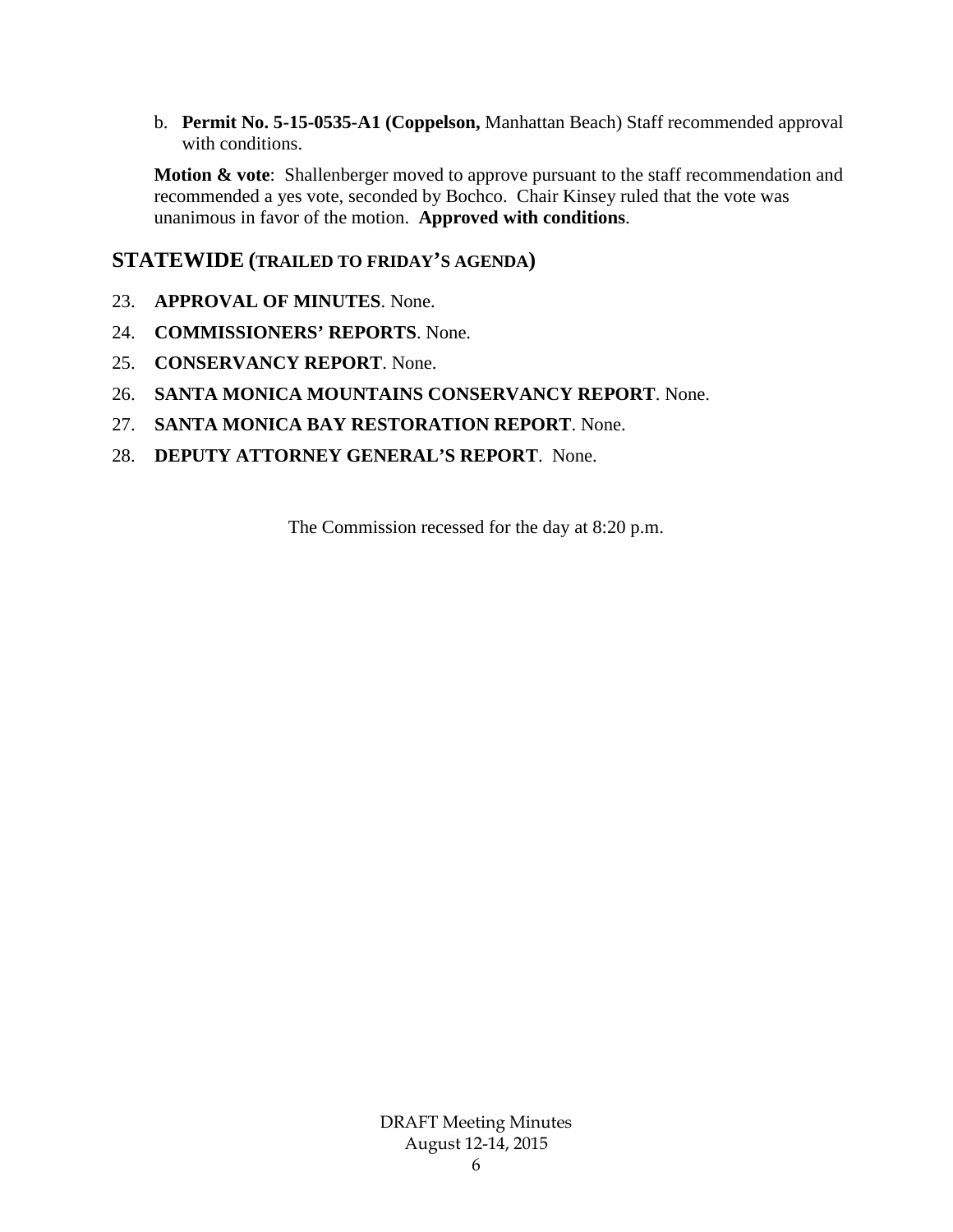# **THURSDAY, AUGUST 13, 2015**

- 1. **CALL TO ORDER**. The meeting was called to order by Chair Kinsey at 9:00 a.m.
- 2. **ROLL CALL**. Present: Chair Kinsey, Bochco, Cox, Groom, Howell, McClure, Mitchell, Shallenberger, Turnbull-Sanders, Uranga. Vargas arrived at 9:45 a.m. Non-voting present: Beland, Jones, Schmidt.
- 3. **AGENDA CHANGES.**
- 4. **GENERAL PUBLIC COMMENT**. Members of the public addressed the Commission on various issues affecting the coast.
- 4.5. **ELECTION OF VICE CHAIR**. Shallenberger nominated Bochco and recommended a yes vote, seconded by Mitchell. Chair Kinsey ruled that the vote was unanimous.

# **NORTH COAST DISTRICT**

- 5. **ADMINSTRATIVE CALENDAR**. Staff recommended that the Commission concur with the Executive Director's determination. There being no objection, Chair Kinsey ruled that the Commission concurred.
	- a. **Application No. 1-15-0546 (Wildlands Conservancy,** Humboldt Co)

## **SOUTH COAST DISTRICT (ORANGE COUNTY)**

- 6. **ADMINISTRATIVE CALENDAR**. Staff recommended that the Commission concur with the Executive Director's determination. There being no objection, Chair Kinsey ruled that the Commission concurred.
	- a. **Application No. 5-15-0015 (Jo and William Barnes Trust,** Newport Beach)
	- b. **Application No. 5-15-0442 (Chen,** Newport Beach)
- 7. **CONSENT CALENDAR**. Staff recommended approval with conditions.

**Motion & vote:** Shallenberger moved to approve the consent calendar pursuant to the staff recommendation and recommended a yes vote, seconded by Groom. Chair Kinsey ruled that the vote was unanimous in favor of the motion. **Approved with conditions**.

- a. **Application No. 5-14-1221 (OC Dana Point Harbor,** Dana Point)
- b. **Application No. 5-14-1927 (ATT/Verizon Wireless,** Newport Beach)
- c. **Application No. 5-15-0138 (City of Huntington Beach Brookhurst Street Bridge**)
- d. **Application No. 5-15-0154 (City of San Clemente Road Configuration**)
- e. **Application No. 5-15-0445 (Parkikh & Itchhaporia,** Newport Beach)

# **SAN DIEGO COAST DISTRICT**

8. **CONSENT CALENDAR**. Staff recommended approval with conditions.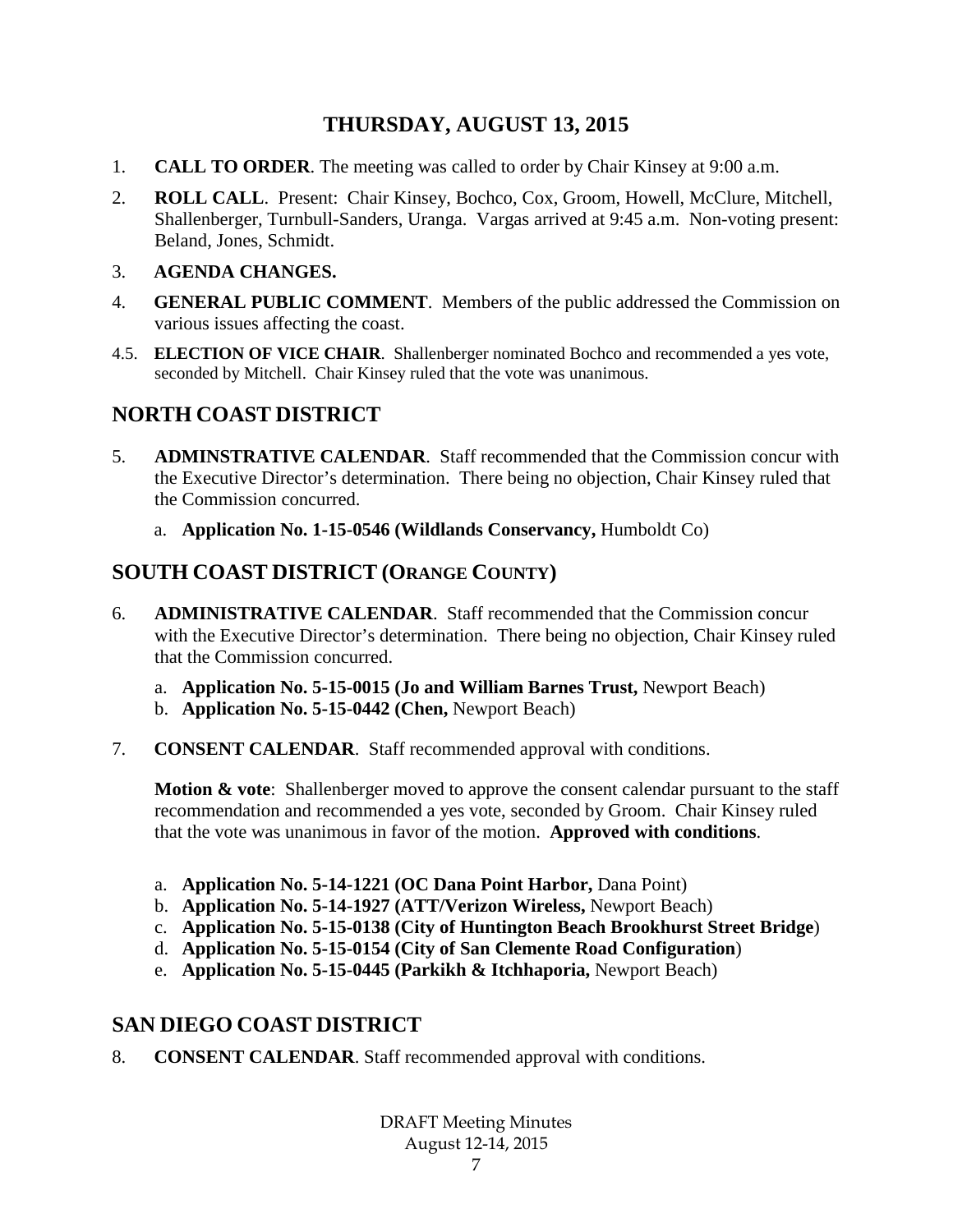**Motion & vote**: Cox moved to approve the consent calendar pursuant to the staff recommendation and recommended a yes vote, seconded byShallenberger. Chair Kinsey ruled that the vote was unanimous in favor of the motion. **Approved with conditions**.

- a. **Application No. 6-15-0683 (Marting**, San Diego)
- b. **Application No. 6-15-0685 (Duro**, San Diego)
- c. **Application No. 6-15-0797 (Gutierrez**, San Diego)

### **ENFORCEMENT**

### 9. **ENFORCEMENT REPORT**.

a. **Administrative Penalties Progress Report. Discussion only.** Trailed to Friday, August 14, 2015.

# **NORTH COAST DISTRICT**

- 10. **DEPUTY DIRECTOR'S REPORT**. Report by Deputy Director on permit waivers, emergency permits, immaterial amendments & extensions, LCP matters not requiring public hearings, and on comments from the public. There being no objection, Chair Kinsey ruled that the Commission concurred.
- 11. **CONSENT CALENDAR (removed from Regular Calendar)**. Staff moved 4 items [**12a, 12b, 12c, 12d**] to the expanded consent calendar and recommended approval with conditions.

**Motion & vote:** McClure moved to approve pursuant to the staff recommendation and recommended a yes vote, seconded by Shallenberger. Chair Kinsey ruled that the vote was unanimous in favor of the motion. **Approved with conditions**.

### 11.5. **NEW APPEAL.**

a. **Appeal No. A-1-DNC-15-0047 (Jaisinghani,** Del Norte Co.) Staff recommended that the Commission determine that **Appeal No. A-1-DNC-15-0047** raised substantial issue on the grounds on which the appeal was filed. There being no objection, Chair Kinsey ruled that the Commission found substantial issue and continued the matter to a future hearing. **Substantial Issue found.**

### 12. **COASTAL PERMIT APPLICATIONS**.

- a. **Application No. 1-14-1680 (Noyo Fish Company,** Mendocino Co.) Moved by staff to the expanded consent calendar. **Approved with conditions.**
- b. **Application No. 1-15-0204 (Eureka Readimix,** Humboldt Co.) Moved by staff to the expanded consent calendar. **Approved with conditions.**
- c. **Application No. 1-15-0205 (Rock & Dwelly,** Humboldt Co.) Moved by staff to the expanded consent calendar. **Approved with conditions.**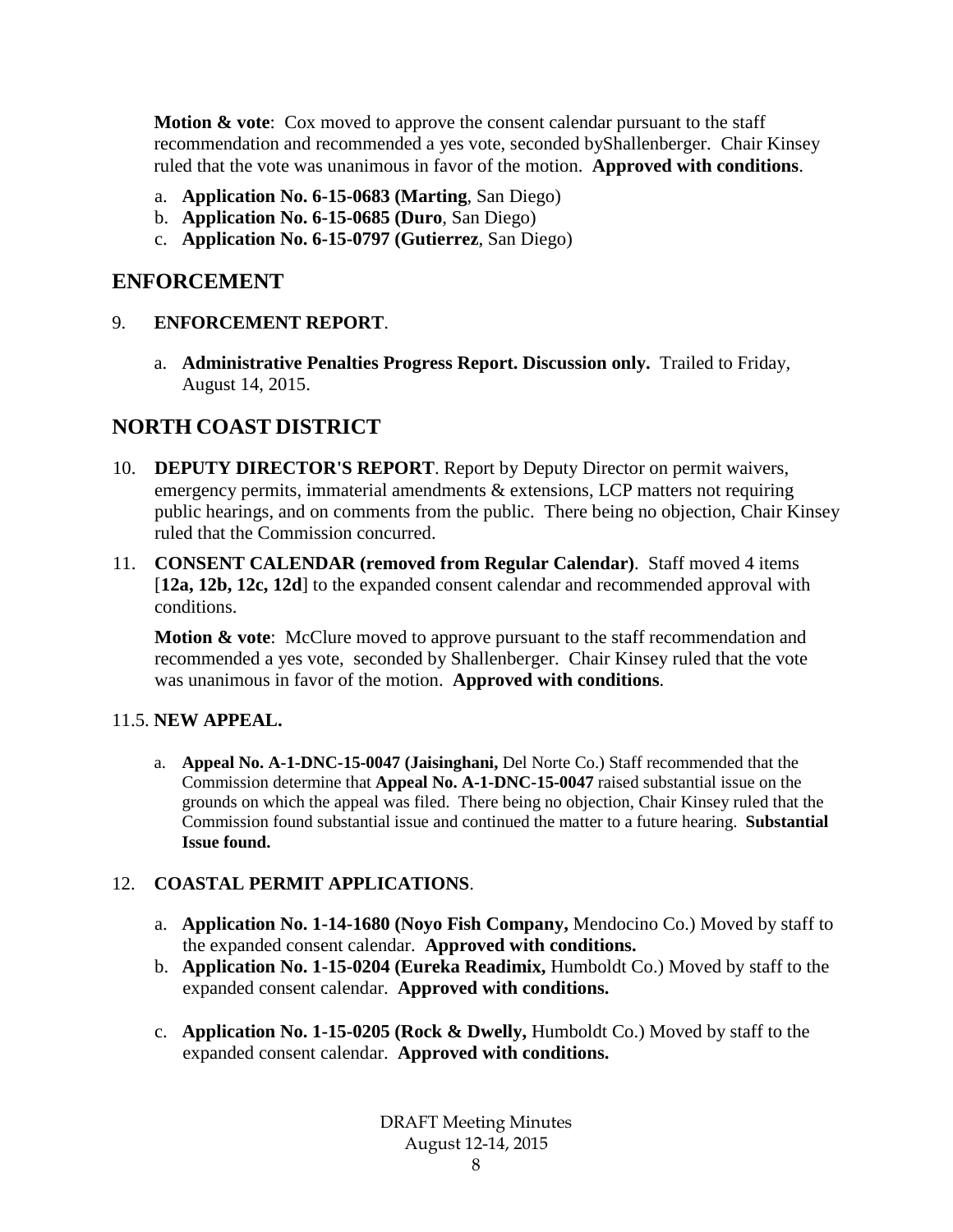d. **Application No. 1-15-0277 (Fraser,** Humboldt Co.) Moved by staff to the expanded consent calendar. **Approved with conditions.**

# **ENERGY, OCEAN RESOURCES AND FEDERAL CONSISTENCY**

- 13. **ENERGY, OCEAN RESOURCES and FEDERAL CONSISTENCY**. Report by the Deputy Director on permit waivers, emergency permits, immaterial amendments  $\&$ extensions, negative determinations, matters not requiring public hearings, and status report on offshore oil & gas exploration & development. There being no objection, Chair Kinsey ruled that the Commission concurred.
- 14. **CONSENT CALENDAR (removed from Regular Calendar)**. Staff moved one item [15b] to the expanded consent calendar and recommended approval with conditions.

**Motion & vote:** Bochco moved to approve the consent calendar pursuant to the staff recommendation and recommended a yes vote, seconded by Cox. Chair Kinsey ruled that the vote was unanimous in favor of the motion. **Approved with conditions**.

### 15. **COASTAL PERMIT APPLICATIONS**.

a. **Application No. 9-15-0162 (Southern California Edison Co.**, San Diego Co.) Staff recommended approval with conditions.

**Motion & vote:** Cox moved to approve pursuant to the staff recommendation and recommended a yes vote, seconded by Bochco. Chair Kinsey ruled that the vote was unanimous in favor of the motion. **Approved with conditions.**

- b. **Application No. 9-15-0731 (California Ocean Protection Council MPA Signage Project**) Moved by staff to the expanded consent calendar. **Approved with conditions**.
- c. **Application No. 9-14-0489 (University of Southern California,** Los Angeles Co.) [**POSTPONED**]

# **SOUTH COAST DISTRICT (ORANGE COUNTY)**

- 16. **DEPUTY DIRECTOR'S REPORT FOR ORANGE COUNTY**. Report by Deputy Director on permit waivers, emergency permits, immaterial amendments & extensions, LCP matters not requiring public hearings, and on comments from the public. There being no objection, Chair Kinsey ruled that the Commission concurred.
- 17. **CONSENT CALENDAR (removed from Regular Calendar)**. Staff moved 2 items [**19b, 19c**] to the expanded consent calendar and recommended approval with conditions.

**Motion & vote:** Bochco moved to approve the consent calendar pursuant to the staff recommendation and recommended a yes vote, seconded by Shallenberger. There being no objection, Chair Kinsey ruled that the vote was unanimous in favor of the motion. **Approved with conditions**.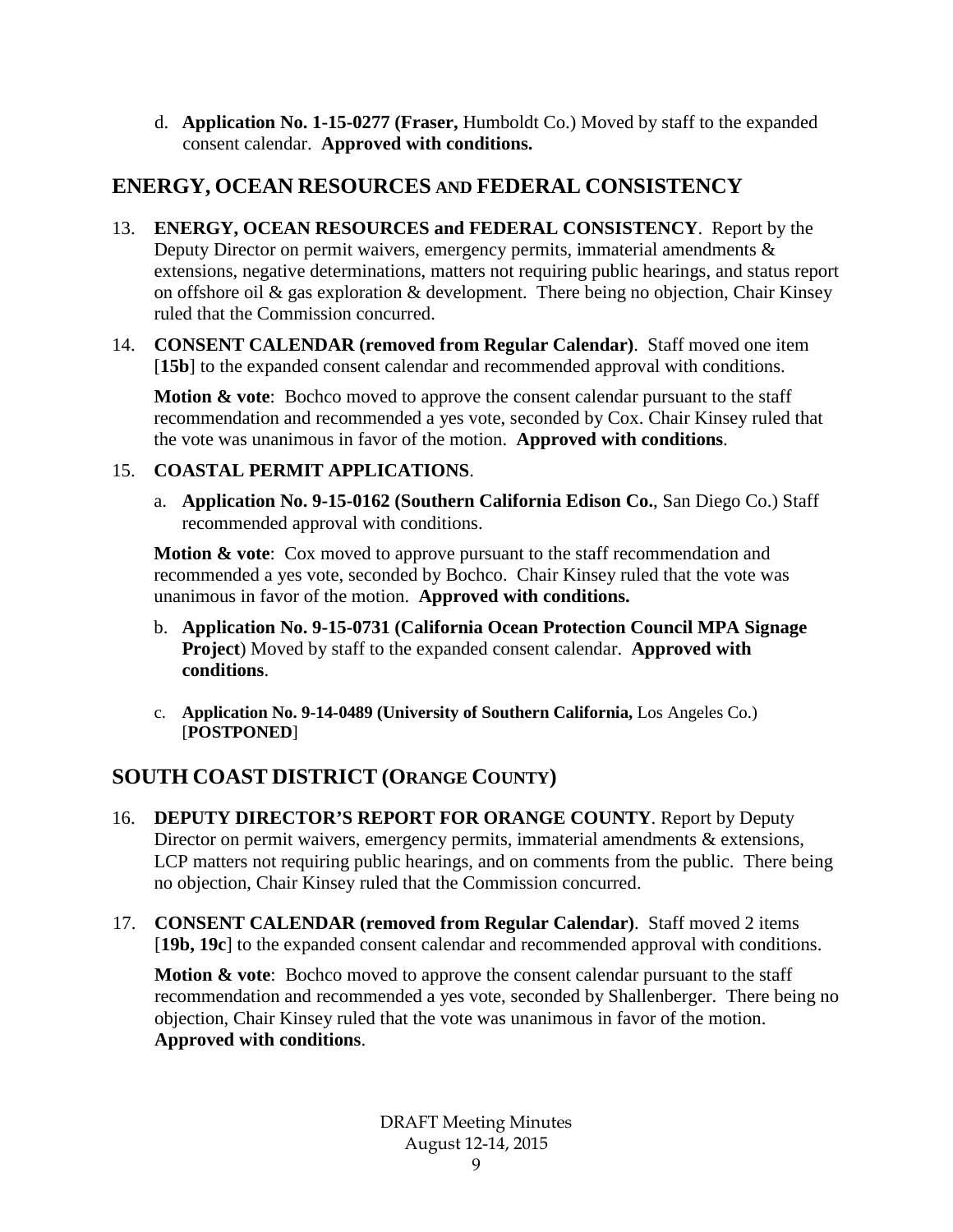#### 18. **NEW APPEALS**.

a. **Appeal No. A-5-LGB-14-0037 (KOGA Properties, LLC,** Laguna Beach) Staff recommended that the Commission determine that Appeal No. A-5-LGB-14-0037 raised substantial issue on the grounds on which the appeal was filed. There being no objection, Chair Kinsey ruled that the Commission found substantial issue and opened the de novo hearing. Staff recommended approval with conditions.

**Motion &vote**: Bochco moved to approve pursuant to the staff recommendation and recommended a yes vote, seconded by McClure. Chair Kinsey ruled that the vote was unanimous in favor of the motion. **Approved with conditions.**

b. **Appeal No. A-5-LGB-15-0045 (Laguna Beach Fire Department Fuel Modification**) Staff recommended that the Commission determine that Appeal No. A-5-LGB-15-0045 raised no substantial issue.

**Motion & vote**: Shallenberger moved to determine that Appeal No. A-5-LGB-15-0045 raised no substantial issue on the grounds on which the appeal was filed and recommended a yes vote, seconded by McClure. Chair Kinsey ruled that the vote was unanimous in favor of the motion. **No substantial issue found**.

c. **Appeal No. A-5-LGB-15-0048 (MacGillivary,** Laguna Beach) Staff recommended that the Commission determine that Appeal No. A-5-LGB-15-0048 raised no substantial issue.

**Motion & vote**: Bochco moved to determine that Appeal No. A-5-LGB-15-0048 raised no substantial issue on the grounds on which the appeal was filed and recommended a yes vote, seconded by Mitchell. Chair Kinsey ruled that the vote was unanimous in favor of the motion. **No substantial issue found**.

### 19. **COASTAL PERMIT APPLICATIONS**.

- a. **Application No. 5-14-1901 (7 Harbor, LLC,** Newport Beach) [**POSTPONED**]
- b. **Application No. 5-15-0235 (Orange Coast College Marine Programs,** Newport Beach) Moved by staff to the expanded consent calendar. **Approved with conditions.**
- c. **Application No. 5-15-0936 (Gabriel Gift Trusts,** Newport Beach) Moved by staff to the expanded consent calendar. **Approved with conditions.**

# **SAN DIEGO COAST DISTRICT**

- 20. **DEPUTY DIRECTOR'S REPORT**. Report by Deputy Director on permit waivers, emergency permits, immaterial amendments & extensions, LCP matters not requiring public hearings, and on comments from the public. There being no objection, Chair Kinsey ruled that the Commission concurred.
- 21. **CONSENT CALENDAR (removed from Regular Calendar)**. Staff moved one item [**24a**] to the expanded consent calendar and recommended approval with conditions.

**Motion & vote:** Cox moved to approve the consent calendar pursuant to the staff recommendation and recommended a yes vote, seconded by Howell. Chair Kinsey ruled that the vote was unanimous in favor of the motion. **Approved with conditions**.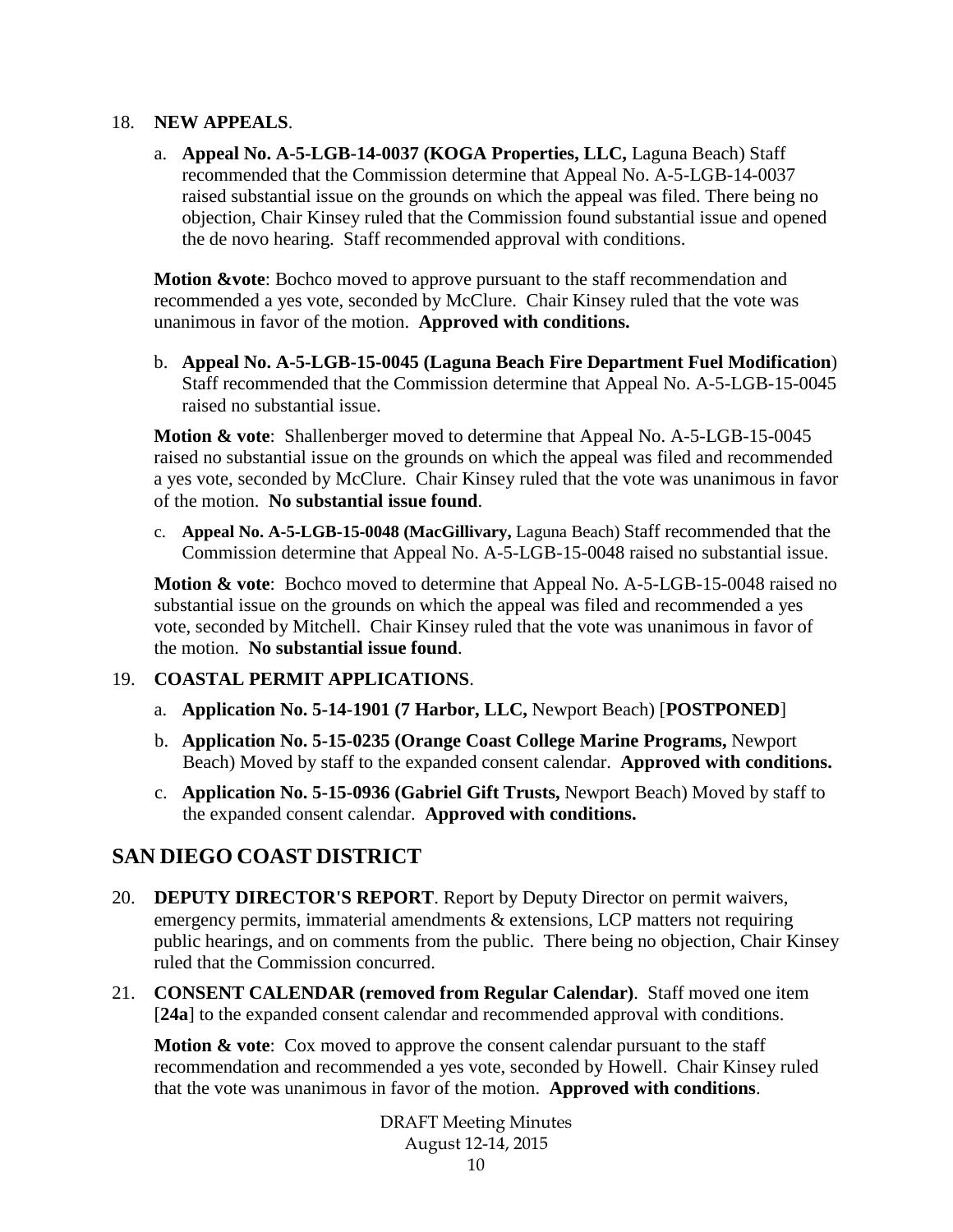#### 22. **LOCAL COASTAL PROGRAMS (LCPs).**

a. **City of San Diego LCP Amendment No. LCP-6-SAN-15-0017-2 (Small Lot Subdivisions/9th Update). Time Extension**. Staff recommended that the Commission approve the time extension.

**Motion & vote:** Cox moved to grant the time extension pursuant to the staff recommendation and recommended a yes vote, seconded by Bochco. Chair Kinsey ruled that the vote was unanimous in favor of the motion. **Approved.**

- b. **City of Carlsbad LCP Amendment No. LCP-6-CII-15-0012-1 (Carlsbad Ranch Specific Plan/PA 5)**. Staff recommended concurrence with the Executive Director's determination that the amendment request is minor. There being no objection, Chair Kinsey ruled that the Commission concurred.
- c. **City of San Diego LCP Amendment No. LCP-6-OCB-15-0006-1 (Ocean Beach Community Plan Update).** Staff recommended denial of the land use plan as submitted and approval with modifications and approval of the Implementation Plan as submitted.

**Motion & vote:** Cox moved to approve the Land Use Plan as submitted and recommended a no vote, seconded by Bochco. Chair Kinsey ruled that the vote was unanimous in opposition to the motion. **Certification denied as submitted**.

**Motion:** Cox moved to certify the Land Use Plan if modified as suggested by staff and recommended a yes vote, seconded by Bochco.

**Amending Motion & vote**: Cox moved to adopt the City's recommended modifications of the Land Use Plan with the following revisions: change "encourage preservation" to "preserve" in modification 3B, change "encourage rehabilitation" to "rehabilitate" in modification 3D, add "pursuant to Coastal Act section 30240" in modification 13, retain staff suggested modification 18 in its entirety, change the last sentence of the City's modification 20 to say "Include in the permit review a reassessment of the need for the protective device, and provide options for the ultimate removal of the protective device.", and retain subsections (b) and (c) of modification 21. Seconded by Bochco. Chair Kinsey ruled that the vote was unanimous in favor of the motion. **Approved.**

**Vote on motion as amended:** Chair Kinsey ruled that the vote was unanimous in favor of the motion as amended. **Approved with modifications**.

**Motion & vote:** Cox moved to reject the Implementation plan as submitted and recommended a no vote, seconded by McClure. Chair Kinsey ruled that the vote was unanimous in favor of the motion. **Certified as submitted**.

d. **San Diego Unified Port District PMP Amendment No. PMP-6-PSD-14-0003-2 (East Harbor Island Hotels).** Staff recommended denial of the Port Master Plan amendment.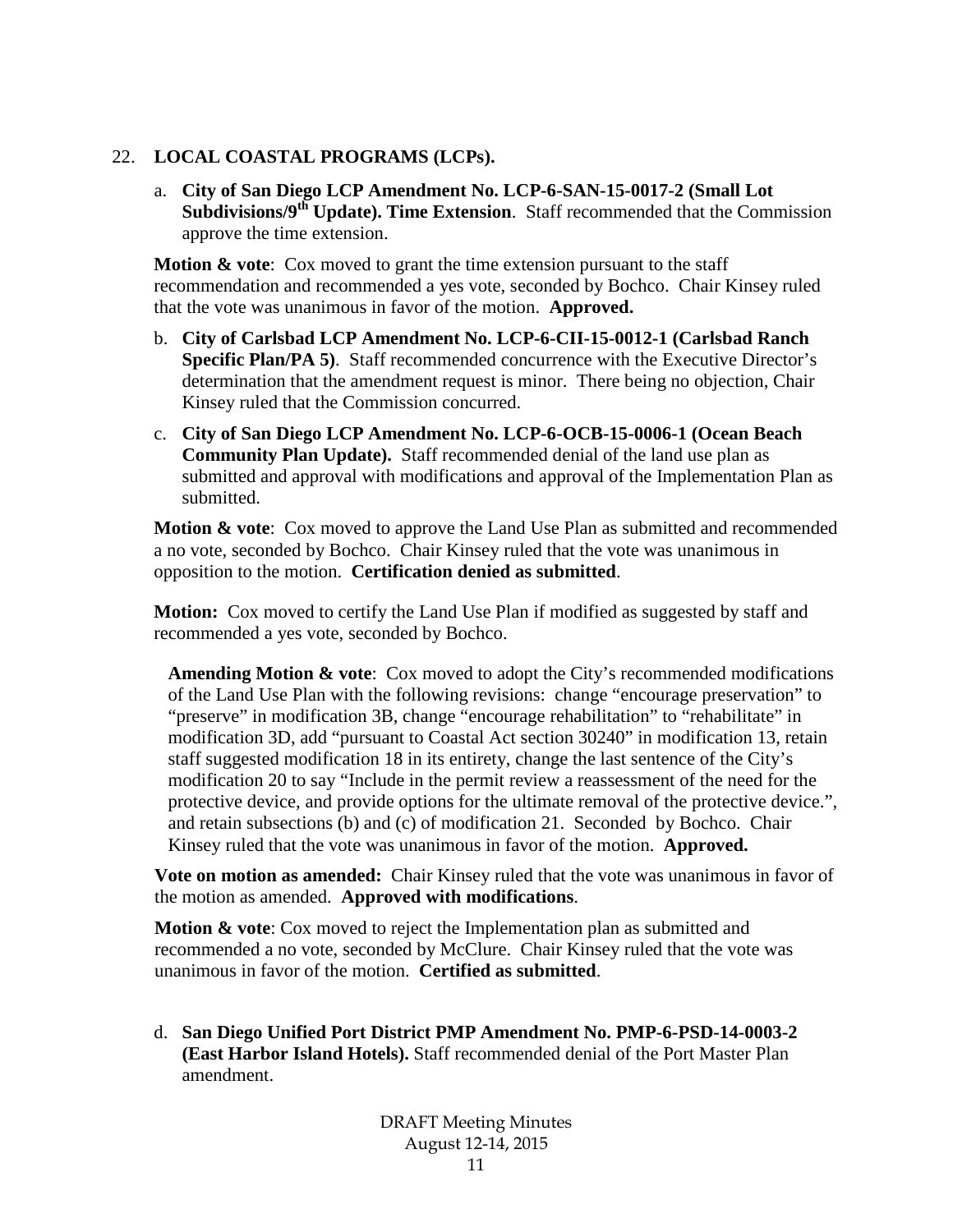**Motion & vote**: Groom moved to certify **PMP Amendment No. PMP-6-PSD-14-0003-2**  as submitted and recommended a no vote, seconded by Vargas. The roll call vote was 2 in favor (Cox, McClure) and 9 in opposition (Bochco, Groom, Howell, Mitchell, Shallenberger, Turnbull-Sanders, Uranga, Vargas, Kinsey). **Denied**.

### 23. **NEW APPEALS**.

a. **Appeal No. A-6-OCN-15-0043 (KCS Properties LLC,** Oceanside) Staff recommended that the Commission determine that **Appeal No. A-6-OCN-15-0043** raised no substantial issue.

**Motion & vote**: Shallenberger moved to determine that **Appeal No. A-6-OCN-15-0043** raised no substantial issue on the grounds on which the appeal was filed and recommended a yes vote, seconded by Bochco. Chair Kinsey ruled that the vote was unanimous in favor of the motion. **No Substantial Issue found.**

b. **Appeal No. A-6-OCN-15-0044 (KCS Properties LLC,** Oceanside) Staff recommended that the Commission determine that **Appeal No. A-6-OCN-15-0043** raised no substantial issue.

**Motion & vote**: Shallenberger moved to determine that **Appeal No. A-6-OCN-15-0043** raised no substantial issue on the grounds on which the appeal was filed and recommended a yes vote, seconded by Bochco. Chair Kinsey ruled that the vote was unanimous in favor of the motion. **No Substantial Issue found.**

### 24. **COASTAL PERMIT APPLICATIONS**.

- a. **Application No. 6-14-1886 (San Diego County Regional Airport Authority Parking Structure**) Moved by staff to the expanded consent calendar. **Approved with conditions**.
- b. **Application 6-15-0003 (Integral Communities,** Imperial Beach) Staff recommended approval with conditions.

**Motion**: Cox moved to approve pursuant to the staff recommendation and recommended a yes vote, seconded by Vargas.

**Amending motion & vote**: Cox moved to modify conditions as proposed by the applicant and to also require interpretive signage for the bike trail, require that the trail be completed prior to occupancy of the  $50<sup>th</sup>$  unit, require a five-year wetland monitoring plan, and prohibit gates blocking pedestrian and bicycle access via  $7<sup>th</sup>$  Street, and recommended a yes vote, seconded by Bochco. The roll call vote was 10 in favor (Bochco, Cox, Groom, Howell, McClure, Mitchell, Turnbull-Sanders, Uranga, Vargas, Kinsey) and one opposed (Shallenberger). **Approved**.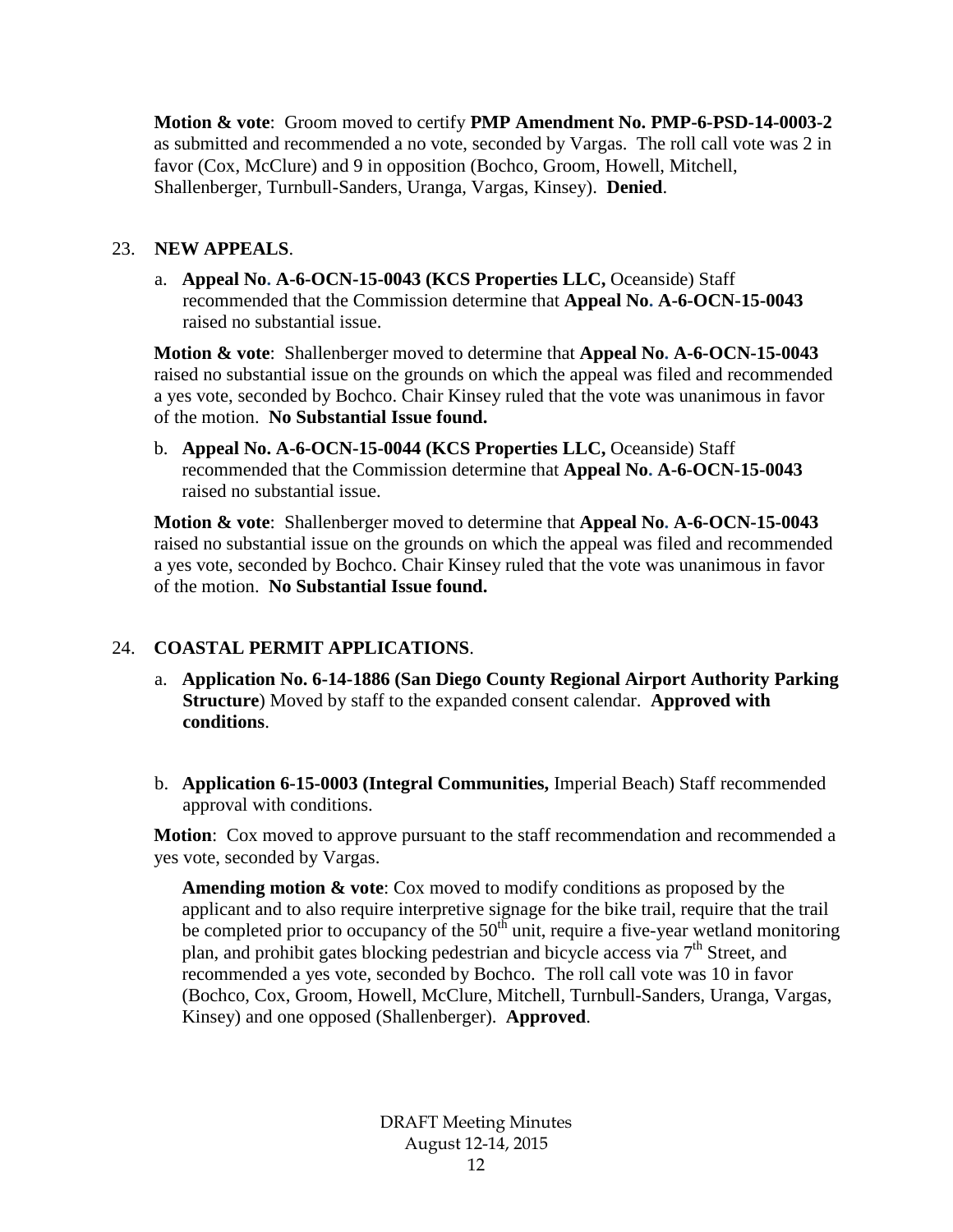**Vote on the main motion**: The roll call vote was 10 in favor (Bochco, Cox, Groom, Howell, McClure, Mitchell, Turnbull-Sanders, Uranga, Vargas, Kinsey) and one opposed (Shallenberger). **Approved with conditions**.

The Commission recessed for the day at 7:40 p.m.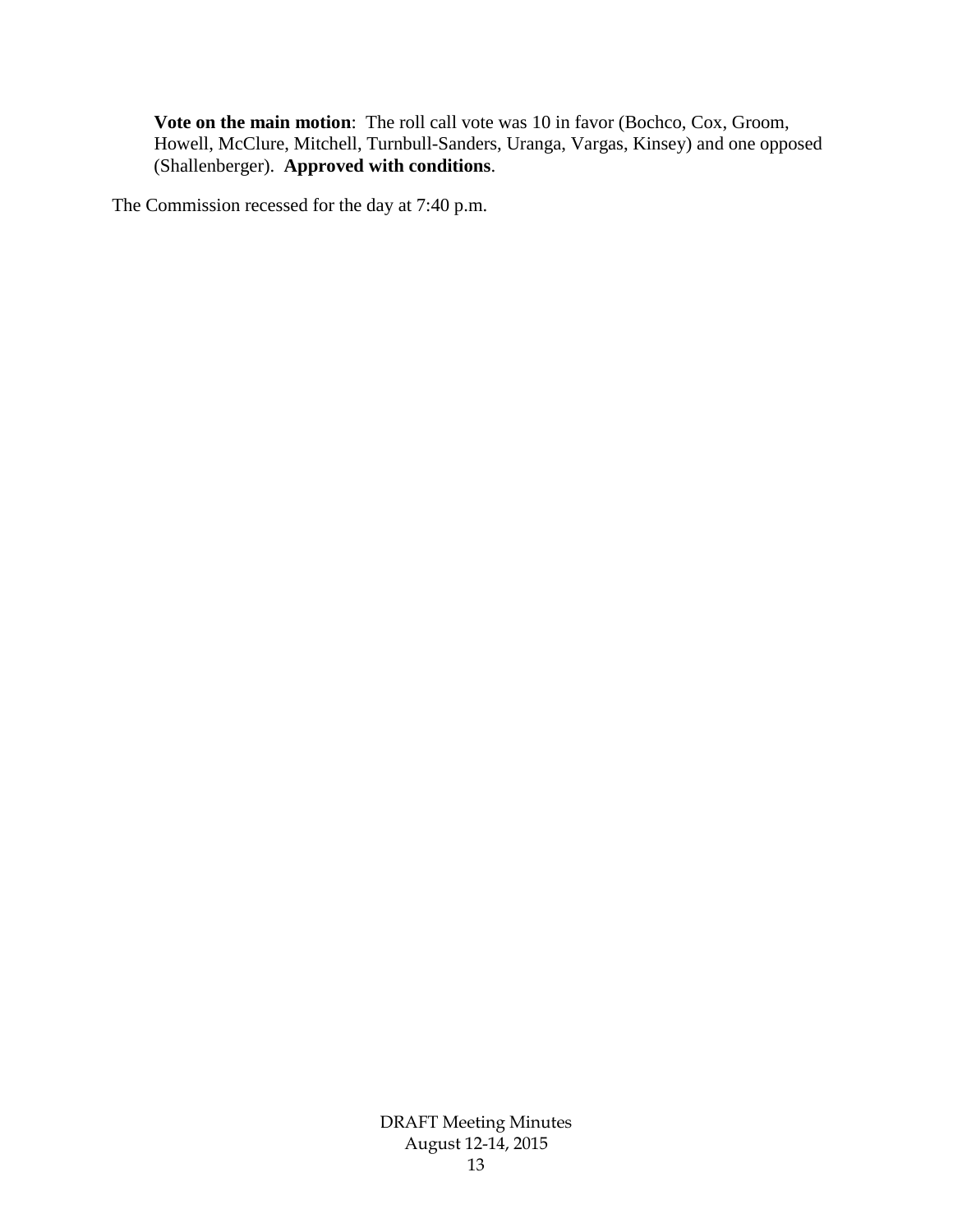# **FRIDAY, AUGUST 14, 2015**

- 1. **CALL TO ORDER**. The meeting of the California Coastal Commission was called to order at 9:00 a.m. by Chair Kinsey.
- 2. **ROLL CALL**. Present: Chair Kinsey, Vice Chair Bochco, Cox, Groom, Howell, McClure, Shallenberger, Turnbull-Sanders, Uranga, Vargas. Mitchell arrived at 9:35 a.m. Non-voting: Jones.
- 3. **AGENDA CHANGES.**
- 4. **GENERAL PUBLIC COMMENT**. Members of the public addressed the Commission on various issues affecting the coast.

# **NORTH CENTRAL COAST DISTRICT**

- 5. **DEPUTY DIRECTOR'S REPORT**. Report by Deputy Director on permit waivers, emergency permits, immaterial amendments & extensions, LCP matters not requiring public hearings, and on comments from the public. There being no objection, Chair Kinsey ruled that the Commission concurred.
- 6. **CONSENT CALENDAR (removed from Regular Calendar)**. None.
- 7. **NEW APPEALS**.
	- a. **Appeal No. A-2-HMB-15-0040 (Hamilton,** Half Moon Bay) Staff recommended that the Commission determine that the appeal raised substantial issue on the grounds on which the appeal was filed. There being no objection, Chair Kinsey ruled that the Commission **found substantial issue** and opened the hearing on the de novo hearing. Staff recommended approval with conditions.

**Motion & vote:** Groom moved to approve pursuant to the staff recommendation and recommended a yes vote, seconded by Bochco. Chair Kinsey ruled that the vote was unanimous in favor of the motion. **Approved with conditions**.

b. **Appeal No. A-2-PAC-15-0046 (Blackman and O'Connell,** Pacifica) [**POSTPONED**]

# **CENTRAL COAST DISTRICT**

- 8. **DEPUTY DIRECTOR'S REPORT**. Report by Deputy Director on permit waivers, emergency permits, immaterial amendments & extensions, LCP matters not requiring public hearings, and on comments from the public. There being no objection, Chair Kinsey ruled that the Commission concurred.
- 9. **CONSENT CALENDAR (removed from Regular Calendar)**. None.

### 10. **LOCAL COASTAL PROGRAMS (LCPs)**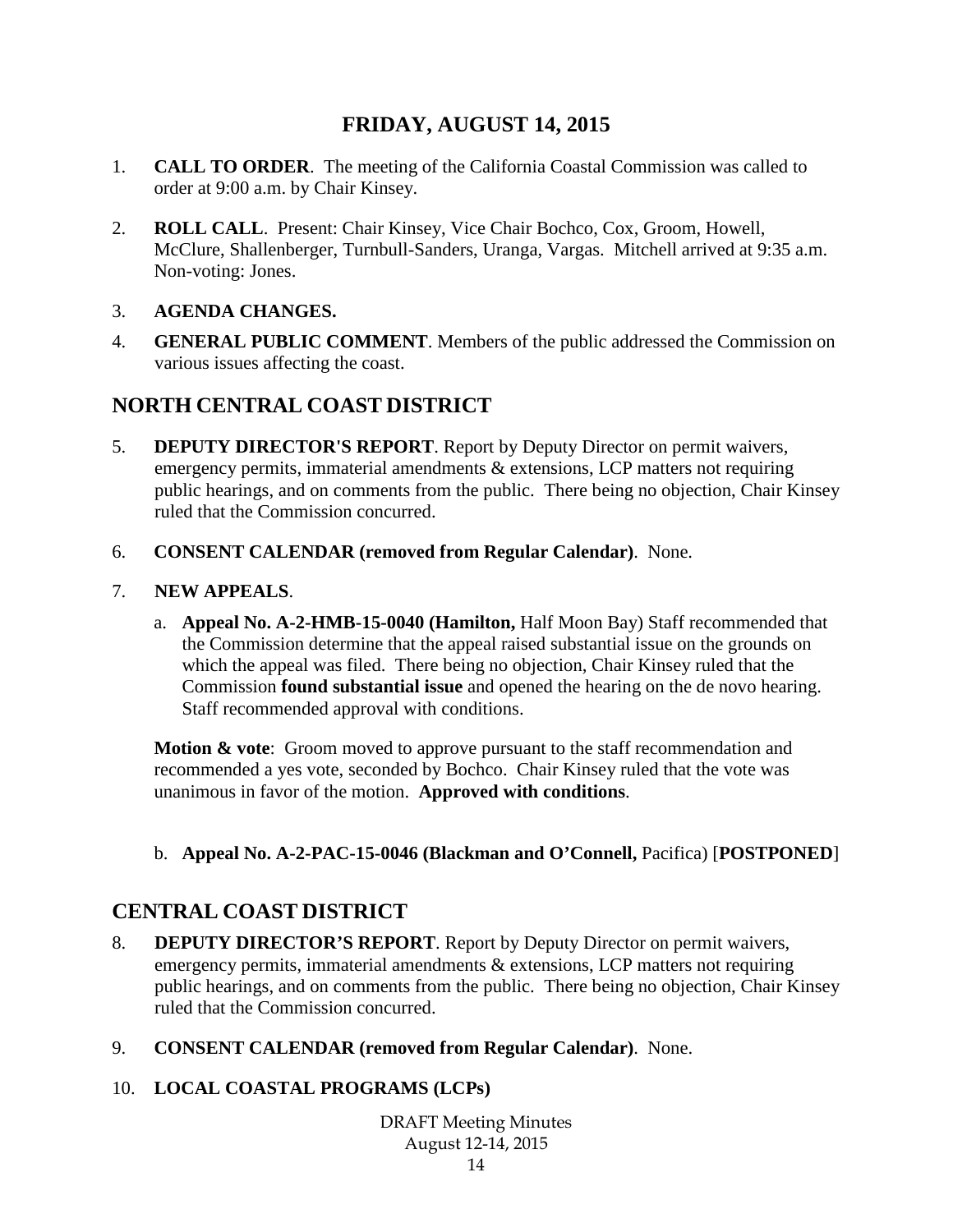a. **Santa Cruz County LCP Amendment No. LCP-3-SCO-15-0008-1 Part B (Affordable Housing Update).** Staff recommended denial of the Implementation Plan as submitted and approval if modified as suggested.

**Motion & vote:** Groom moved to reject the Implementation Plan as submitted and recommended a yes vote, seconded by Bochco. Chair Kinsey ruled that the vote was unanimous in favor of the motion. **Certification Denied as submitted.**

**Motion & vote:** Groom moved certify the Implementation Plan if modified as suggested by staff and recommended a yes vote, seconded Bochco. Chair Kinsey ruled that the vote was unanimous in favor of the motion. **Approved with modifications.**

### 11. **NEW APPEALS**.

a. **Appeal No. A-3-MCO-08-008 (Read,** Monterey Co.) Staff recommended that the Commission determine that **Appeal No. A-3-MCO-08-008** raised substantial issue on the grounds on which the appeal was filed.

**Motion & vote**: Groom moved to determine that **Appeal No. A-3-MCO-08-008** raised no substantial issue on the grounds on which the appeal was filed and recommended a no vote, seconded by Bochco. Chair Kinsey ruled that the vote was unanimous in opposition to the motion. **Substantial Issue found. To continue.**

b. **Appeal No. A-3-MCO-15-0023 (Cisar,** Monterey Co.) Staff recommended that the Commission determine that **Appeal No. A-3-MCO-15-0023** raised substantial issue on the grounds on which the appeal was filed. There being no objection, Chair Kinsey ruled that the Commission **found substantial issue** and opened the de novo hearing. Staff recommended denial.

**Motion & vote:** Groom moved to approve pursuant to the staff recommendation and recommended a no vote, seconded by Bochco. Chair Kinsey ruled that the vote was unanimous in opposition to the motion. **Denied.**

### c. **Appeal No. A-3-SLO-15-0041 (Port San Luis Harbor District,** San Luis Obispo Co.) **[WITHDRAWN]**

### 12. **ADMINISTRATIVE CALENDAR**.

a. **Permit No. 3-14-1013-A2 (Monte Foundation,** Capitola) Staff recommended that the Commission concur with the Executive Director's determination. There being no objection, Chair Kinsey ruled that the Commission concurred.

### **STATEWIDE**

**Legislative Report.** (Trailed from Wednesday, August 12.) Discussion of legislation.

**COMMISSIONERS' REPORTS**. (Trailed from Wednesday, August 12.) Commissioner discussion.